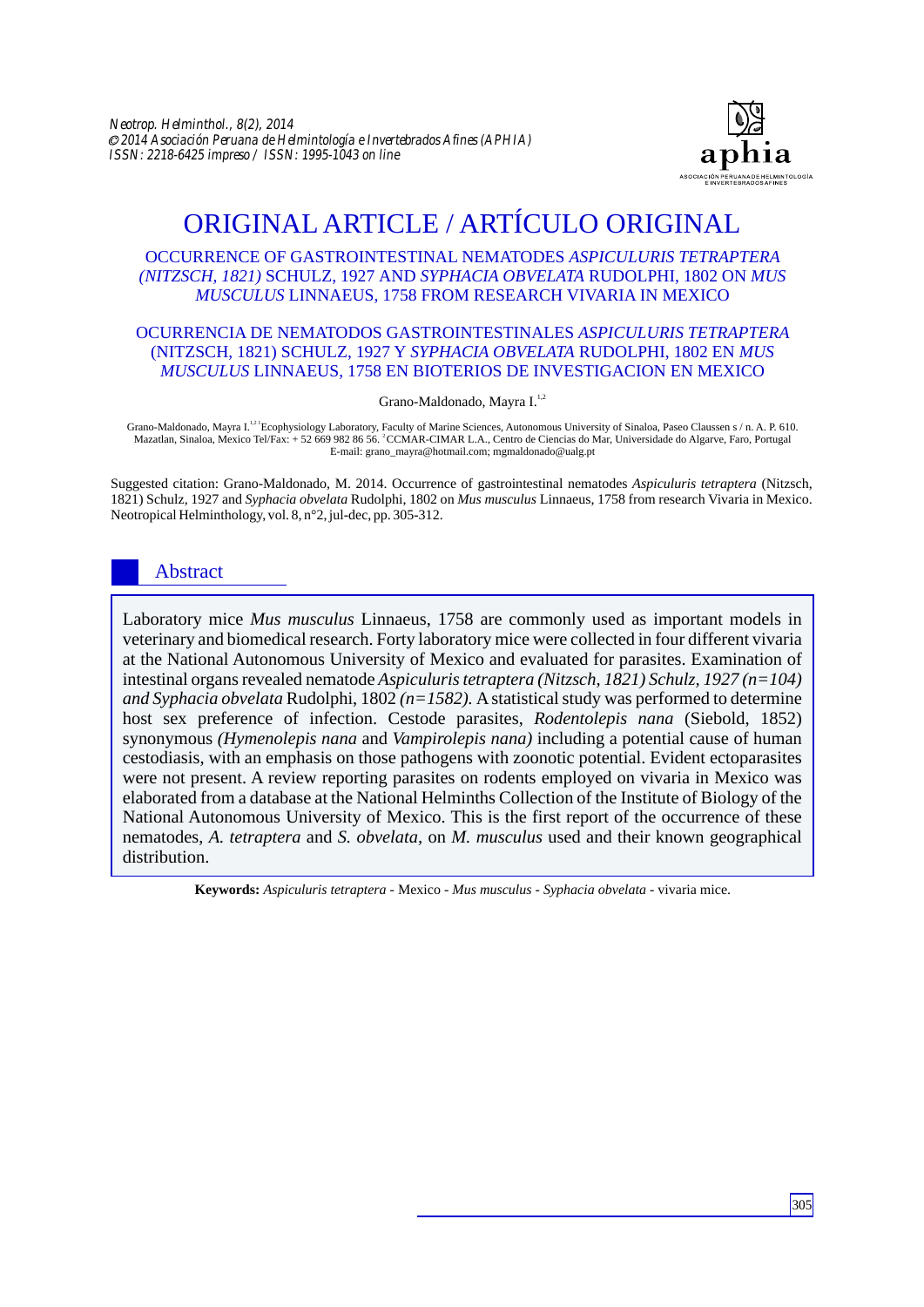### Resumen

El ratón común *Mus musculus* Linnaeus, 1758 es empleado comúnmente como modelo de investigación en las ciencias veterinarias y biomédicas. Cuarenta organismos fueron colectados en cuatro diferentes bioterios de la Universidad Nacional Autónoma de México y fue evaluada la presencia de parásitos. La examinación intestinal reveló al nematodo *Aspiculuris tetraptera*  (Nitzsch, 1821) Schulz, 1927 (n=104) y *Syphacia obvelata* Rudolphi, 1802 (n=1582). El análisis estadístico determinó que no hay preferencia parasitaria por sexo del hospedero. Se registró al cestodo *Rodentolepis nana* (Siebold, 1852) sinónimos *(Hymenolepis nana* y *Vampirolepis nana)* que son causantes de cestodiasis en el humano. Este trabajo tiene un énfasis en estos helmintos debido a su potencial zoonótico. No se detectó la presencia de ectoparasitos. Se elaboró un reporte del registro de parásitos en roedores de bioterio en México obtenido de una base de datos de la Colección Nacional de Helmintos del Instituto de Biología de la Universidad Nacional Autónoma de México. Este es un primer registro preliminar de la ocurrencia del nematodo *A. tetraptera y S. obvelata* en el ratón común *M. musculus* en cuatro bioterios en la ciudad de México. Este trabajo amplía la distribución geográfica y contribuye también, a un nuevo registro del parásito.

**Palabras clave:** bioterios - *Aspiculuris tetraptera -* Mexico *- Mus musculus - Syphacia obvelata.* 

Mice are the most commonly used mammalian research model with hundreds of strains (Frasierand & Talka, 2005). They are primarily employed because they are mammals relatively easy to maintain and handle, reproduce rapidly, and share a high degree of homology in humans (Bronson *et al*., 1989**;** CCAC, 1998). Proper housing and management of animal facilities are essential to i) provides animal well-being and maintain good health, ii) obtain quality of research data minimizing variations that can affect research results, iii) keep safe the health and safety of personnel (CCAC, 1998; Seward, 2001; Frasier & Talka, 2005; Pritt & Duffee, 2007). A parasitised animal may alter host physiology, making the host inappropriate for many experimental uses.

The most common rodent in house laboratory or vivaria is the common mice *Mus musculus* Linnaeus, 1758. However, many of pathogens of these laboratory mice may alter host physiology, making in some cases the mice host not fitting for many research works. Some

**INTRODUCTION** prevalence of these pathogens may represent unwanted variables in research (Vogelweid, 1998; Parker *et al.,* 2009) performed an extended research report describing the infectious agents in laboratory mouse at University level in the same way, revealed the main infection centre may be wild rodents around laboratory facilities at the university. And monitoring these animals for parasitological infestations is important in order to exclude infectious agents requiring constant routine studies.

> Several authors (Seward, 2001; Olfert & Godson, 2000; Roble *et al.,* 2012) underline the potential for laboratory animal personnel to serve as mechanical vectors of unwanted infective agents may increase when these persons handle infected mice at work or acquire self infected. The aim of the current study was to expand knowledge on the presence of helminth parasite and their taxonomical identification from laboratory mice kept on vivaria which are employed for different research studies. Data of abundance and the prevalence of parasites commonly found in populations of mice on the University campus in Mexico City are evaluated

306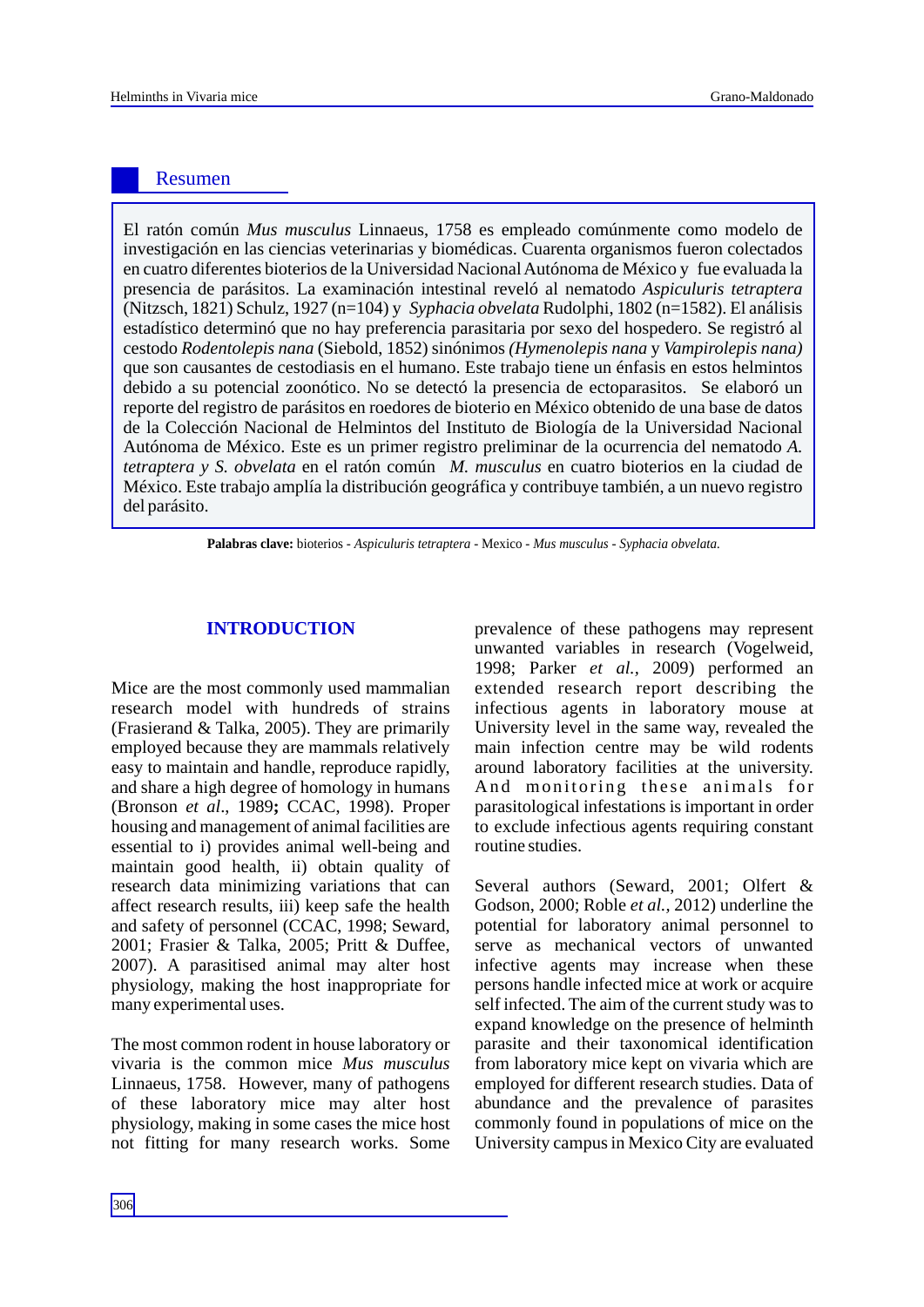and are discussed in the context of possible infectious disease outbreaks in campus vivaria.

#### **MATERIALAND METHODS**

A total of 40 random picked up live mice were donated from four different vivaria. Live mice (20 males and 20 females) were transported in cardboard containers to the laboratory where they were euthanized using an overdose of anaesthetic ether solution. All animals were sacrifice in accordance with an approved institutional animal care ethical protocol (CCAC,1998). Mice were measured (mm) and total length (TL) registered. An evaluation for ectoparasites was performed under the stereomicroscope (LEICA MZ 9.5, Wetzlar, Germany).

For endoparasite examination, an abdominal dissection was performed using a sterile scalpel form the mouth thru the anus. The following major internal organs were collected: heart, lungs, pancreas, spleen, liver, kidneys, stomach, and intestine. Each organ was placed in individual Petri dishes with physiological saline solution 8.5% for further examination. Collections of nematodes were elaborated using small paintbrush placing the specimens on the saline solution. Fixation was elaborated using hot Berland liquid (19 glacial acetic acid parts and 1 formalin part) allowing the full body extension of the nematodes, after that each specimen were placed in vial with 70% alcohol to preserve specimens for further taxonomical examination. Nematodes were placed in slides with lactophenol of Amman (According with Lamothe-Argumedo, 1997) between cover slide and slide allowing the specimen to be transparent. Cephalic region and the extreme caudal of each specimen were cut using a scalp on a slide using drops of glycerine for better managing. All samples were evaluated microscopically using an optical microscope (LEICA DMLB 10 Wetzlar, Germany) and camera appliance for drawing taxonomic value features. Cestodes were collected and the cephalic region (scolex) were cut and put in a

slide for further identification.

The taxonomic keys used were Yamaguti (1961), CIH key to the parasite nematodes (Anderson *et al.,* 1974-1983) and Keys to the cestode parasite of vertebrates (Khalil *et al.,* 1994). The prevalence was calculated by dividing the number of infected hosts with a particular parasite species by the total number of hosts of one species examined, expressed as a percentage. The average abundance was calculated by dividing the total number of individuals of a particular species of parasite by total number of hosts of one species examined (both infected and uninfected) of nematodes was determined according to the procedures of Margolis *et al.,*(1982). This study also sets out to examine the parasitic preference between male versus female parasitized mice using an  $x^2$  test to assessment for an association between parasite infection and mice sex.

#### **RESULTS**

The examined specimens of *M. musculus*ranged in size from 370 to 510  $(429 \pm 53.47 \text{ mm})$  total length (TL). A total of 1686 nematodes were found in *Mus musculus* belonging to the *As p i c u l u ris t e tr a p t e r a* ( O x y u ri d a : Heteroxynematidae) and *Syphacia obvelata*  (Oxyurida: Oxyuridae) in four vivaria (Table 1)*.*  These nematodes showed certain specificity for particular host organs and were found in the intestine only. One nematode *A. tetraptera* was found only in the mesentery, whereas the cestoda *Rodentolepis nana* (Siebold, 1852) were exclusive of intestine and cecum (Table 2). With reference to the mice's parasitism by the host sex, this study showed that there was no parasitic preference between the 40 parasitized mice; we established 20 females and 20 males ( $c^2$  = 0.023, table 3.84; df =  $0.1$ , alpha =  $0.05$ ).

#### **DISCUSSION**

This initial study was undertaken to identify parasites on four different vivaria on the mice *M. musculus* employed to different experimental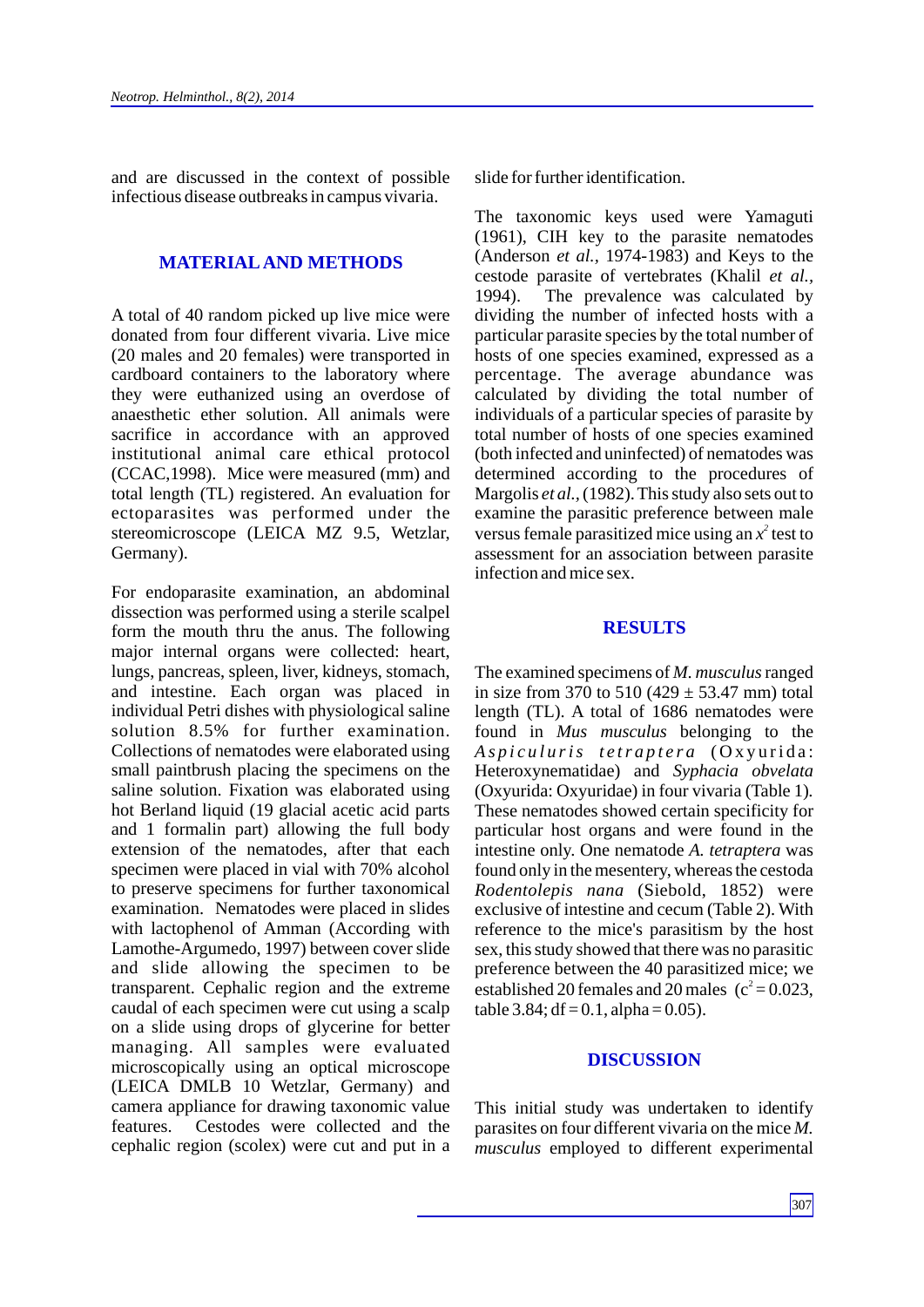| Vivaria/<br>Faculty | <i>Aspiculuris</i> sp.<br>$(n=104)$ | Prevalence       | Abundance | <i>Syphacia</i> sp.<br>$(n=1582)$ | Prevalence | Abundance |
|---------------------|-------------------------------------|------------------|-----------|-----------------------------------|------------|-----------|
| Science             | $\theta$                            | $\boldsymbol{0}$ | 0         | 196                               | 60         | 39.2      |
| Medicine            | 34                                  | 60               | 6.8       | 930                               | 100        | 186       |
| Veterinary          | 58                                  | 60               | 11.6      | 308                               | 100        | 61.6      |
| Bio medics          | 12                                  | 60               | 2.4       | 148                               | 100        | 29.6      |
|                     |                                     |                  |           |                                   |            |           |
| Mean                | 26                                  | 45               | 5.2       | 395.5                             | 90         | 79.1      |
| <b>SD</b>           | 25.56                               | 30               | 5.11      | 362.50                            | 20         | 72.51     |

**Table 1**. Prevalence (%) and Abundance of nematode parasites on specimens of *Mus musculus* (n=40) collected at four different vivaria in Mexico.

**Table 2.** Helminths reported in rodents employed in house laboratories (vivaria) in Mexico. \*(The National Helminths Collection of the Institute of Biology of the National Autonomous University of Mexico (CNHE-IBUNAM)).

| Host                  | Parasite                          | Habitat   | Geographical<br>Location       | Reference                                                          |  |  |  |
|-----------------------|-----------------------------------|-----------|--------------------------------|--------------------------------------------------------------------|--|--|--|
| Mus<br>musculus       | <b>TREMATODA</b>                  |           |                                |                                                                    |  |  |  |
|                       | <i>Centrocestus</i><br>formosanus | Intestine | Mexico City                    | Arizmendi-Espinosa (1989);<br>(1992)                               |  |  |  |
|                       | Echinochasmus<br>zubedakhaname    | Intestine | Yucatan                        | Lamothe-Argumedo et al.<br>(1991); Aguirre-Macedo<br>(1989)        |  |  |  |
|                       | Posthodiplostonum<br>minimum      | Intestine | Patzcuaro                      | Perez Ponce de<br>Leon (1992),<br>(1995); Aguirre-Macedo<br>(1989) |  |  |  |
|                       | Phagicola angrensis               | Intestine | Yucatan                        | Aguirre-Macedo (1989)                                              |  |  |  |
|                       | <b>NEMATODA</b>                   |           |                                |                                                                    |  |  |  |
|                       | Aspiculuris tetraptera            | Intestine | Mexico City                    | In the present study                                               |  |  |  |
|                       | Syphacia obvelata                 | Intestine | Mexico City                    | In the present study                                               |  |  |  |
|                       | <b>CESTODA</b>                    |           |                                |                                                                    |  |  |  |
|                       | Taenia taeniaeformis              | Liver     | Mexico City                    | Caballero (1938)<br>$(CNHE)^*$                                     |  |  |  |
|                       | Vampirolepis nana                 | Intestine | Mexico City                    | García-Prieto (1986)                                               |  |  |  |
| Rattus<br>norvergicus | <b>TREMATODA</b>                  |           |                                |                                                                    |  |  |  |
|                       | Echinostoma<br>ochoterenci        | Intestine | Mexico City<br>(Chapultepec)   | Zerecero (1943)                                                    |  |  |  |
|                       | Echinostoma<br>revolutum          | Intestine | Cienega Lerma<br>(Edo. Mexico) | Larios-Rodríguez (1940)                                            |  |  |  |

Continues table 2.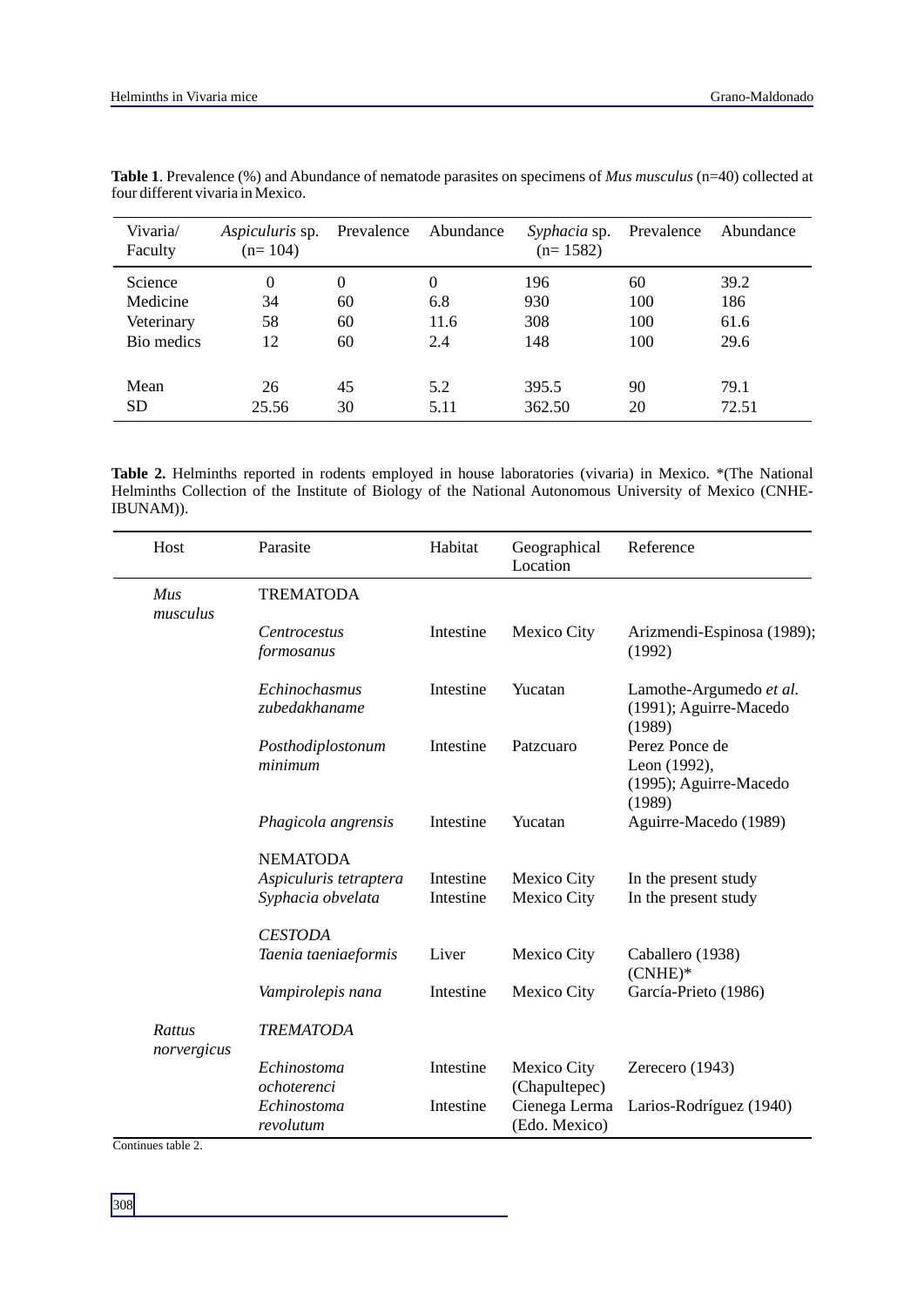|               | Fibricola caballeroi<br>Paragonimus<br>mexicanus  | Lungs            | Mexico City                    | Larios-Rodríguez (1940);<br>Ramirez (1986)<br>(experimental) |  |
|---------------|---------------------------------------------------|------------------|--------------------------------|--------------------------------------------------------------|--|
|               | <b>CESTODA</b><br>Taenia taeniaeformis<br>(cists) | Intestine        | Morelia, Mich.                 | Zerecero (1943)                                              |  |
|               | Vampirolepis nana                                 | Intestine        | Mexico City,<br>Morelia, Mich. | Caballero (1939),<br>(1942); Hierro-Huerta<br>(1992)         |  |
|               | <b>ACANTHOCEPHALA</b>                             |                  |                                |                                                              |  |
|               | Moniliformis<br>moniliformis                      | Intestine        | Morelia, Mich.                 | Hierro-Huerta (1992)                                         |  |
|               | <b>NEMATODA</b>                                   |                  |                                |                                                              |  |
|               | Capillaria sp                                     | <b>Bladder</b>   | Morelia, Mich.                 | Hierro-Huerta (1992)                                         |  |
|               | Heterakis spumosa                                 | Intestine        | Mexico city<br>(Chapultepec)   | Caballero (1939)                                             |  |
|               |                                                   |                  | Morelia, Mich.                 | Hierro-Huerta (1992)                                         |  |
|               | Gongylonema<br>neoplasticum                       | Stomach          | Morelia, Mich.                 | Hierro-Huerta (1992)                                         |  |
|               | Nipposstrongylus<br><i>brasilensis</i>            | Intestine        | Morelia, Mich.                 | Hierro-Huerta (1992)                                         |  |
|               | Trichuris muris                                   | Intestine        | Mexico city                    | Zerecero (1943)                                              |  |
| Rattus rattus | <b>TREMATODA</b>                                  |                  |                                |                                                              |  |
|               | Paragonimus<br>mexicanus                          | Lung             | Mexico city                    | Ramírez (1986)<br>(experimental)                             |  |
|               | Schistosoma mansoni                               | Liver,<br>spleen | Puerto Rico                    | No data registered                                           |  |
| Rattus sp.    | <b>NEMATODA</b>                                   |                  |                                |                                                              |  |
|               | Trichuris muris<br><b>TREMATODA</b>               | Intestine        | Mexico city                    | Osorio (CNHE)                                                |  |
|               | Clonorchis sinensis                               |                  | Japan                          | Donation, data no<br>publish                                 |  |
|               | Paragonimus<br>miyazakii                          | Lung             | Japan                          | Donation, data no<br>publish                                 |  |

biological, medical, biomedical and veterinary studies on the University campus. Helminthological survey results of rodents in this study showed intestinal parasites present in laboratory mouse colonies at the University campus in Mexico City were unknown and none documented by the Laboratory Animal Diagnostic employers. Researchers using mice, rats, and rabbits in biomedical experimentation should be aware of the profound effects that many of these agents can have on research (Baker, 1998). This author provides as extend research work concerning some pathogens and their direct effect on valid data research.

Experimental studies are required to evaluate the outline of infective agents in these mammals. Like all animals, even mice housed facilities are subject to infection (Olfert & Godson, 2000; Roble *et al.,* 2012), as well as mice sold as pets or feed other animals (Roble *et al.,* 2012). According with Hoag & Meier (1989) infections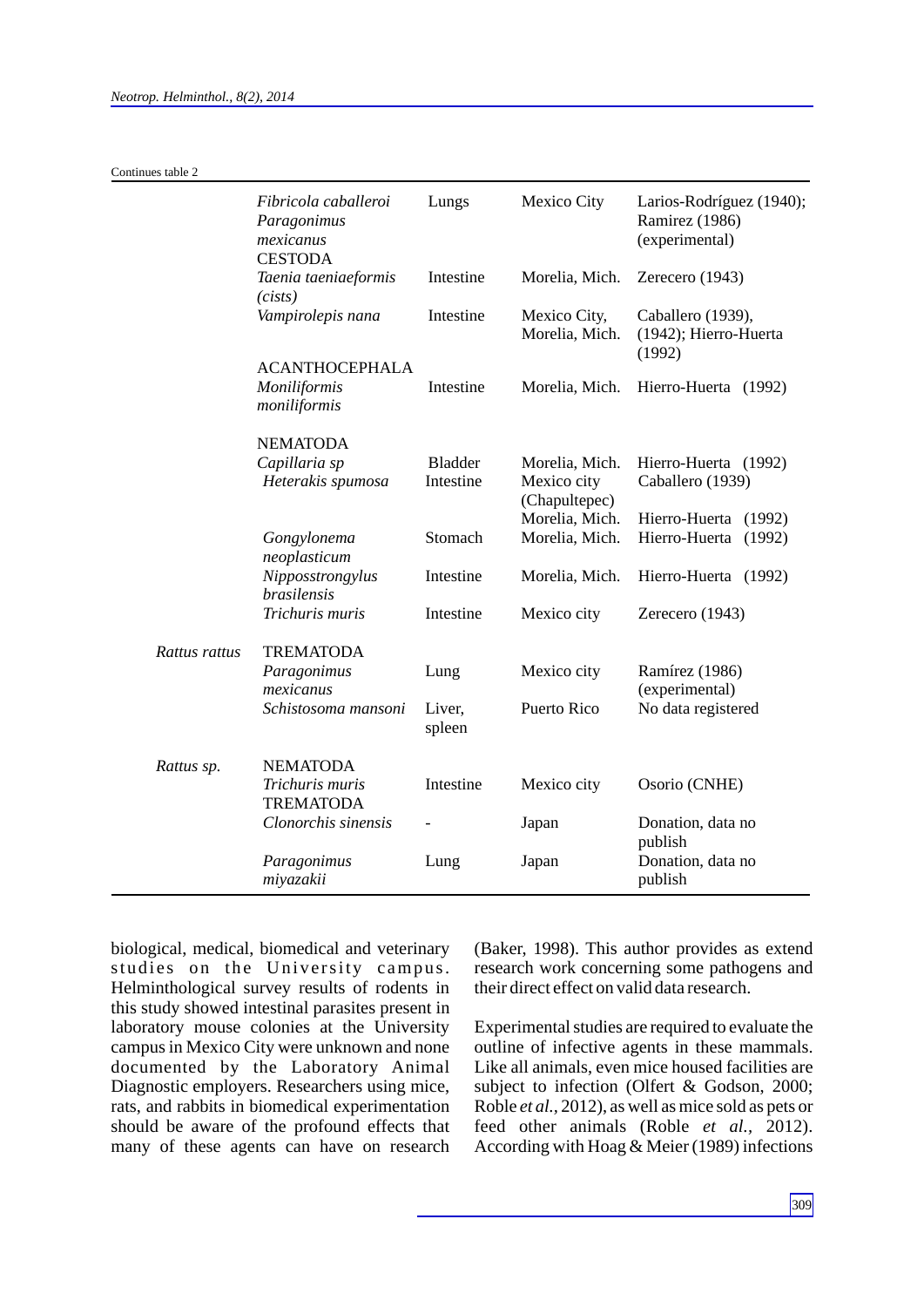with the various helminths rarely produce clinical signs and are only potentially important as producing unpredictable variables in animals used in research. Mouse colonies are often infected with the oxyurids (pinworms) *S. obvelata* and *A. tetraptera* (Parker *et al.,* 2009; Roble *et al.,* 2012) and in the latest study, other nematode parasites morphologically compatible with *Gongylonema* spp. were found in the gastrointestinal tract however was not found in the present study. Scott and Gibbs (1986) described the population dynamics of pinworms *S. obvelata* and *A. tetraptera* in mice. In Hidalgo state, Mexico, Pulido-Flores *et al. (*2005) reported these nematodes in wild rodents in, however, these authors reported that *Aspiculuris* sp. was the most intense and abundant. Allymehr *et al.* (2012) reported *S. obvelata* (prevalence 42%), *A. tetraptera* (prevalence 19%) in house mice from poultry houses in Iran. In the present study, *S. obvelata* was the most abundant agreeing with Allymehr *et al.* (2012), these results may be favoured by the vivaria conditions. These mouse pinworms have a direct life cycle and spread through a colony rapidly because of the large numbers of eggs excreted and carried by the wind. Some mouse colonies may be infected with *R. nana* (the dwarf tapeworm) (Parker *et al*., 2009; Roble *et al*., 2012). The life cycle of this parasite does not involve any secondary hosts, with infection taking place directly from eggs excreted in faeces. Heavily infected animals are below norms in weight and may be anaemic. Parker *et al.* (2009) conclude that wild rodents living near vivaria in some way transmit infections to and between the laboratory colonies and could serve as a source of infection or infestation in laboratory mouse colonies, although little is known about the prevalence of infectious diseases in wild mouse populations in Philadelphia in particular. Is well documentated, the wild mouse (*M. domesticus*) populations in Australia revealed a high prevalence of minute virus of mice (MVM), epizootic diarrhea of infant mice (EDIM), and Theiler mouse encephalomyelitis virus (TMEV), murine cytomegalovirus (MCMV*)*, as well as significant seroprevalence of mouse adenovirus (MAV), parvovirus, and thymic virus (murid

herpesvirus 3) (Parker *et al.,* 2009). Further studies concerning virus and bacteria may be included during surveillance healthy programs in the university vivaria. Although the endoparasitic burdens found on this study were similar than other studies (most notably nematodes) (Parker *et al.,* 2009). Outbreaks infections present in laboratory mouse colonies in vivaria are well documented, despite improvement in detection these activities should be remain continuous for research institutions. However, their infection way is not always known.

The present study is an initial research which would assist further studies on the basic biology of the parasites and vivaria management. The helminth species reported in this studies were known to Parasitology discipline previously, but none had been reported in individual of *M. musculus* had been examined for parasites before this study research vivarium in Mexico City. This work showed the first approach to identify the helminth parasite from four different laboratory mice kept on vivaria which are employed for different research studies at University campus in Mexico City. *Hymenolepis* sp. can infect humans, and highlights the importance of a more robust need for parasite control in the vivaria facilities and increasing the number of other vivaria facilities in other universities merit further study. The employees may proceed to provide antihelmintic medication regularly in the context of possible infectious disease outbreaks.

### **ACKNOWLEDGMENTS**

Thanks to Rafael Lamothe-Argumedo and Luis Garcia-Prieto at the National Helminths Collection of the Institute of Biology of the National Autonomous University of Mexico (CNHE-IBUNAM), for his help in acquiring specimens for taxonomical identification and literature. Special thanks to Fernando Garcia-Vargas for his editorial comments. This paper is dedicated to the late, Rafael Lamothe-Argumedo who sadly passed away during the writing of this manuscript.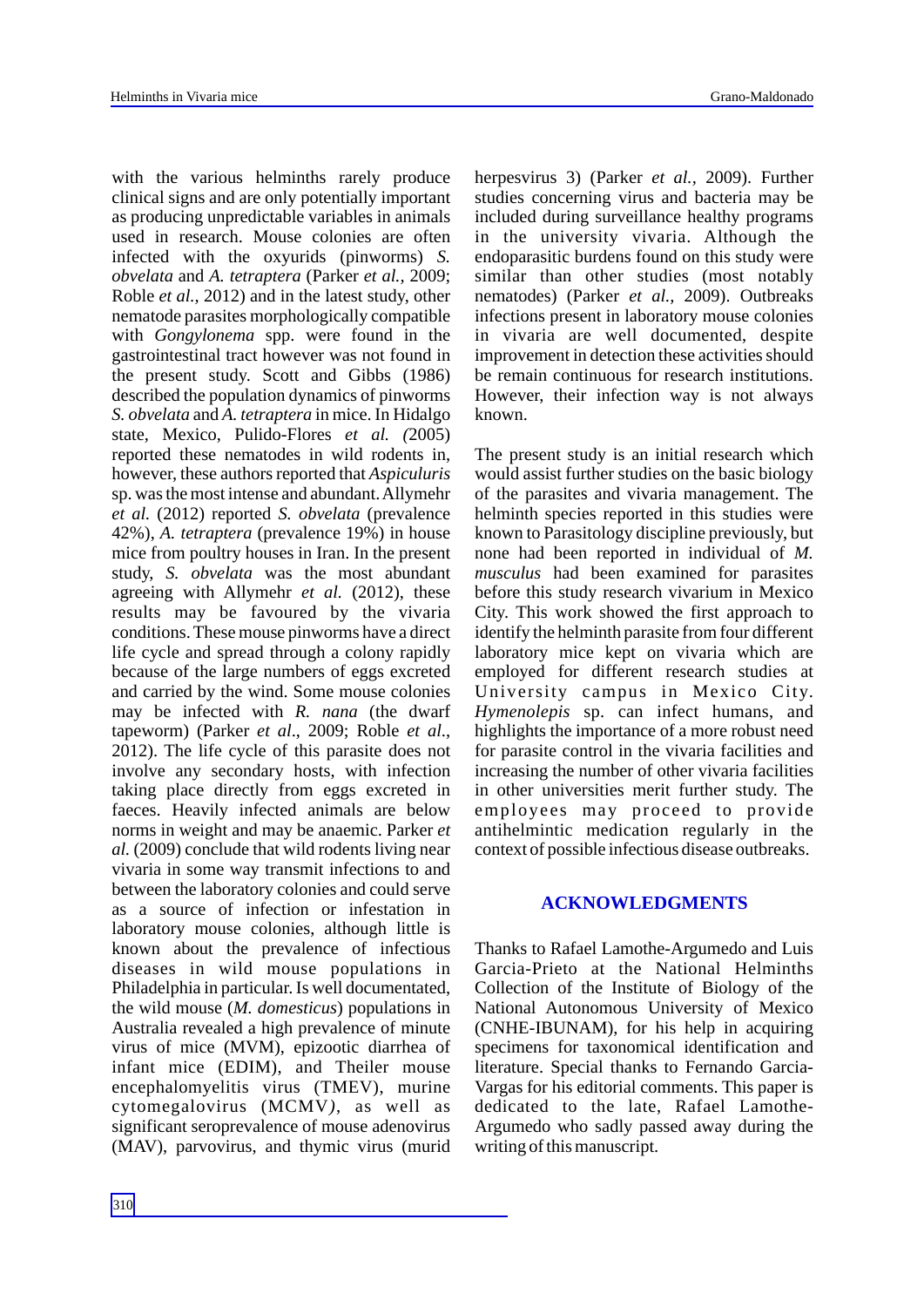#### **BIBLIOGRAPHIC REFERENCES**

- Aguirre-Macedo, M. 1989. *S o m e metacercarias parasitizing* Cichlasoma urophthalmus *in different localities in the southeaster of México*. BSc Thesis, Universidad Nacional Autónoma de México. México, D.F.
- Allymehr, M, Tavassoli, M, Manoochehri, M, & Ardavan, D. 2012. *Ectoparasites and gastrointestinal helminths of house mice (*Mus musculus*) from poultry houses in No rt hwe st Ir a n .* Co m p a r a t i v e Parasitology, vol. 79, pp. 283-287.
- Anderson, R, Chabaud, A, & Willmott, S. 1974- 1983. *CIH keys to the nematode parasites of v e rt ebrat e s.* Commonwe a lth Agricultural Bureaux, Farnham Royal, Bucks: England, vol. pp. 1-10.
- Arizmendi-Espinosa, M.A. 1989. *Contribution of the life cycle of Centrocestus formosanus Nishigori, 1924 in the carp Mylopharyngodon piceus in Tezontepec de Aldama, Hidalgo, México.* BSc Thesis, Universidad Nacional Autónoma de México. México, D.F.
- Arizmendi-Espinosa, M. A. 1992. *Descripción de algunas etapas larvarias y de la fase adulta de* Centrocestus formosanus *de Tezontepec de Aldama, Hidalgo*. Anales del Instituto de Biología, Universidad Nacional Autónoma de México, Série Zoología, vol. 63, pp. 1-11.
- Baker,D.1998. *Natural pathogens of laboratory mice, rats, and rabbits and their effects on research.* Clinical Microbiology Review, vol. 11, pp. 231–266.
- Bronson, F, Dagg, H, Charles, P & Snell G. 1989. *Reproduction*. In E L Green, (eds.) *Biology of the Laboratory Mouse*. Maine, USA. Consultado el 10 Marzo de 2014,<http://www.informatics.jax.org>
- Caballero, E. 1939. *Algunos endoparásitos de*  Rattus rattus *norvegicus y de Rattus norvegicus albinus, del Laboratorio de Investigaciones Médicas del Hospital General de la Ciudad de México.* Anales del Instituto de Biología, Universidad Nacional Autónoma de México, Série Zoología, vol. 10, pp. 285-291.
- *Guidelines on choosing an appropriate endpoint in experiments using animals for research, teaching and testing.* Consultado el 5 de mayo de 2014 <http://Ottawa.w.ccac.ca/en/CCAC\_Pro grams/Guidelines\_Policies/gdlines/endpt s/appopen.htm>
- Frasier, D, & Talka, J. 2005. *Facility design considerations for select agent animal research.* Institute for Laboratory Animal Research Journal, vol. 46, pp. 23-33.
- García-Prieto, L. 1986. *Taxonomic study of some cestode in vertebrates in Mexico.*  BSc Thesis, Universidad Nacional Autónoma de México. México, D.F.
- Hierro-Huerta, P. 1992. *Helmintofauna of the rat*  Rattus norvegicus *Erxleben, 1777, in Morelia, Michoacán, México.* B S c Thesis, Escuela de Biología, UMSNH. Morelia, Michoacán, Mexico.
- Hoag, W, & Meier, H. 1989. *Infectious Diseases.* In EL Green, (eds.) *Biology of the Laboratory Mouse.* Maine, USA. Consultado el 10 de Marzo de 2014 <http://www.informatics.jax.org/greenbo ok/frames/frame11.shtml>
- Khalil, L, Jones, A, & Bray R. 1994. *Keys to the*  cestode parasites of vertebrates. 3<sup>rd</sup> edition. CAB International. Wallingford, Oxon.
- Lamothe-Argumedo, R, & Aguirre-Macedo, M L . 1 9 9 1 . *M e t a c e r c a r i a o f* Echinochasmus zubedakhaname *parásite of* Cichlasoma urophthalmus*in Celestún, Yucatán, México.* Anales del Instituto de Biología, Universidad Nacional Autónoma de México, Série Zoología, vol. 62, pp. 139-149.
- LamotheArgumedo, R. 1997. *Manual de técnicas para preparar y estudiar los*  parásitos de animales silvestres. 3<sup>rd</sup> edition AGTEditor, México.
- Larios-Rodríguez, I. 1940. Echinostoma revolutum *(Froelich, 1802) (Trematoda: Echinostomatidae) studied for the first time in México parasitizing humans.* BSc Thesis, Universidad Nacional Autónoma de México. México, D.F.
- Margolis, L, Esch, G, Holmes, J, Kuris, A, & Schad, G. 1982. *The use of ecological*